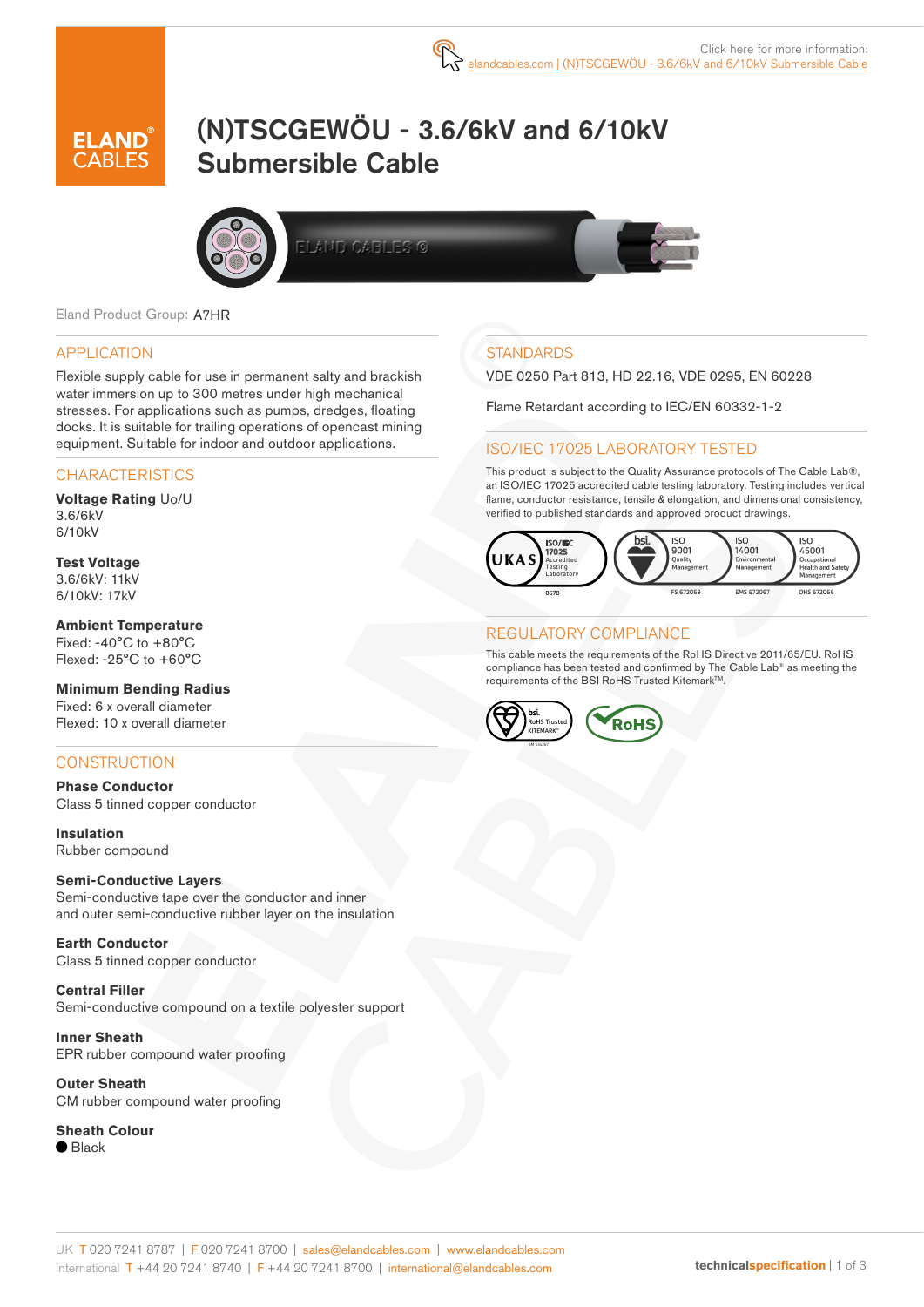# DIMENSIONS

| ELAND PART NO. | VOLTAGE<br>kV | NO. OF CORES<br>(PHASE + EARTH) |                        | NOMINAL CROSS SECTIONAL AREA<br>mm <sup>2</sup> | CONDUCTOR<br><b>DIAMETER</b> | <b>MINIMUM</b><br>OVERALL | MAXIMUM<br>OVERALL    | <b>MAXIMUM</b><br><b>TENSILE LOAD</b> | <b>NOMINAL</b><br><b>WEIGHT</b> |  |
|----------------|---------------|---------------------------------|------------------------|-------------------------------------------------|------------------------------|---------------------------|-----------------------|---------------------------------------|---------------------------------|--|
|                |               |                                 | <b>Phase Conductor</b> | Earth Conductor                                 | mm                           | <b>DIAMETER</b><br>mm     | <b>DIAMETER</b><br>mm | N                                     | kg/km                           |  |
| A7HR06KV1025BK | 3.6/6         | $3 + 3$                         | 25                     | 25/3                                            | 6.8                          | 39.9                      | 41.6                  | 1500                                  | 2580                            |  |
| A7HR06KV1035BK | 3.6/6         | $3 + 3$                         | 35                     | 25/3                                            | 7.8                          | 42.9                      | 44.6                  | 2100                                  | 3080                            |  |
| A7HR06KV1050BK | 3.6/6         | $3 + 3$                         | 50                     | 25/3                                            | 9.4                          | 46                        | 47.7                  | 3000                                  | 3710                            |  |
| A7HR06KV1070BK | 3.6/6         | $3 + 3$                         | 70                     | 35/3                                            | 11.2                         | 49.8                      | 51.6                  | 4200                                  | 4670                            |  |
| A7HR06KV1095BK | 3.6/6         | $3 + 3$                         | 95                     | 50/3                                            | 12.7                         | 55.8                      | 57.6                  | 5700                                  | 5880                            |  |
| A7HR06KV1120BK | 3.6/6         | $3 + 3$                         | 120                    | 70/3                                            | 14.4                         | 59.6                      | 61.4                  | 7200                                  | 7140                            |  |
| A7HR06KV1150BK | 3.6/6         | $3 + 3$                         | 150                    | 70/3                                            | 16.3                         | 66                        | 68.3                  | 9000                                  | 8690                            |  |
| A7HR06KV1185BK | 3.6/6         | $3 + 3$                         | 185                    | 95/3                                            | 17.6                         | 67.9                      | 70.2                  | 11100                                 | 9890                            |  |
| A7HR10KV1025BK | 6/10          | $3 + 3$                         | 25                     | 25/3                                            | 6.8                          | 39.9                      | 42.2                  | 1500                                  | 2620                            |  |
| A7HR10KV1035BK | 6/10          | $3 + 3$                         | 35                     | 25/3                                            | 7.8                          | 42.9                      | 45.2                  | 2100                                  | 3120                            |  |
| A7HR10KV1050BK | 6/10          | $3 + 3$                         | 50                     | 25/3                                            | 9.4                          | 46                        | 48.3                  | 3000                                  | 3750                            |  |
| A7HR10KV1070BK | 6/10          | $3 + 3$                         | 70                     | 35/3                                            | 11.2                         | 49.8                      | 52.2                  | 4200                                  | 4710                            |  |
| A7HR10KV1095BK | 6/10          | $3 + 3$                         | 95                     | 50/3                                            | 12.7                         | 55.8                      | 58.2                  | 5700                                  | 5920                            |  |
| A7HR10KV1120BK | 6/10          | $3 + 3$                         | 120                    | 70/3                                            | 14.4                         | 59.6                      | 62.1                  | 7200                                  | 7180                            |  |
| A7HR10KV1150BK | 6/10          | $3 + 3$                         | 150                    | 70/3                                            | 16.3                         | 66                        | 69                    | 9000                                  | 8730                            |  |
| A7HR10KV1185BK | 6/10          | $3 + 3$                         | 185                    | 95/3                                            | 17.6                         | 67.9                      | 70.9                  | 11100                                 | 9930                            |  |

# CURRENT CARRYING CAPACITY

| NOMINAL CROSS<br><b>SECTIONAL AREA</b><br>mm <sup>2</sup> | <b>LAYING ON</b><br>THE FLOOR<br>Amps | <b>FREE</b><br>IN AIR<br>Amps | REELED<br>Amps |         |         |         |         |         |         |  |  |  |
|-----------------------------------------------------------|---------------------------------------|-------------------------------|----------------|---------|---------|---------|---------|---------|---------|--|--|--|
|                                                           |                                       |                               | 1 Layer        | 2 Layer | 3 Layer | 4 Layer | 5 Layer | 6 Layer | 7 Layer |  |  |  |
| 25                                                        | 131                                   | 138                           | 105            | 80      | 64      | 55      | 50      | 35      | 29      |  |  |  |
| 35                                                        | 162                                   | 170                           | 130            | 99      | 79      | 68      | 62      | 44      | 36      |  |  |  |
| 50                                                        | 202                                   | 212                           | 162            | 123     | 99      | 85      | 77      | 55      | 44      |  |  |  |
| 70                                                        | 250                                   | 263                           | 200            | 153     | 123     | 105     | 95      | 68      | 55      |  |  |  |
| 95                                                        | 301                                   | 316                           | 241            | 184     | 147     | 126     | 114     | 81      | 66      |  |  |  |
| 120                                                       | 352                                   | 370                           | 282            | 215     | 172     | 148     | 134     | 95      | 77      |  |  |  |
| 150                                                       | 404                                   | 424                           | 323            | 246     | 198     | 170     | 154     | 109     | 89      |  |  |  |
| 185                                                       | 461                                   | 484                           | 369            | 281     | 226     | 194     | 175     | 124     | 101     |  |  |  |

Ambient temperature of 30°C